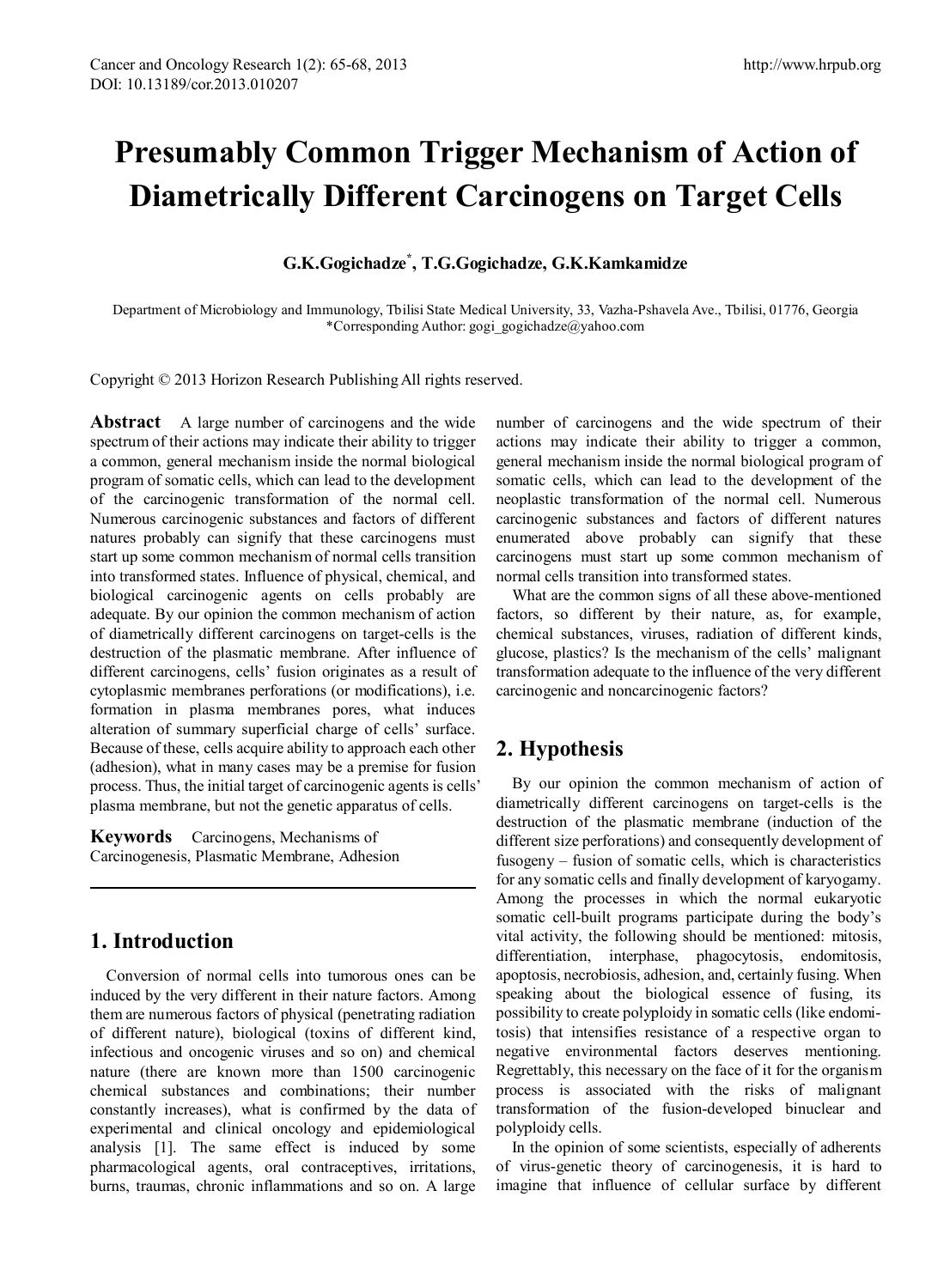carcinogens may alter cells' genome; moreover, that inherited character of malignant transformation supposed exactly the cellular genome alteration [2]. From the position of the karyogamic theory, the action of any carcinogen is not associated directly with gene apparatus of cells. Alteration of the cell's genome is induced indirectly; that is, after the somatic cells' fusion and arising of precancerous, tetraploid cell.

As it is known, somatic cells never interact. There is always some type of space (intercellular space) between them which is roughly 100-200 A. As a result each cell maintains its autonomy as an independent unit. As it is thought the balance between the attraction and repulsion should be maintained at this 100-200 A interval. If for any reason the interval become less than 10 A, formation of Ca bridges is starting leading to the long-term adhesion of the cell. Intercellular contacts are predominantly determined by two main factors: Van der Vaals (positive taxis) and electrostatic (negative taxis) forces contributing to the formation of membrane electric potential. It seems that pores in the plasma membrane on the somatic cells formed by the action of the different physical, chemical and biological agents, substantially decrease the negative charge of the plasma membrane. In different terms, this process (perforation) leads to the weakening on the electrostatic forces and enhancement of the Van der Vaals forces helping somatic cells to overcome intercellular forces and enter into contact with each other. In the case of prolonged contact adhesion process will start to develop [3].

Thus, Influence of physical, chemical, and biological carcinogenic agents on cells probably are adequate. After their influence, cells' fusion originates as a result of cytoplasmic membranes perforations (or modifications), i.e. formation in plasma membranes pores, what induces alteration of summary superficial charge of cells' surface. Because of these, cells acquire ability to approach each other (adhesion), what in many cases may be a premise for fusion process. Thus, the initial target of carcinogenic agents is cells' plasma membrane, but not the genetic apparatus of cells.

Carcinogens' doses probably have the secondary importance in the origin of tumorous cells; moreover, the high doses of carcinogens of different natures (as we see above) can become the reason of the destruction and followinf elimination of the somatic cells and precancerous, initiated cells, as well.

In some cases, carcinogenic agents induce twice or even triple cytopathogenic action on somatic cells: oncogenic (by formation of dikaryons), but in some cases, they induce arising of polykaryocytes and cytolysis in somatic cells (for instance, in immunocompetent cells), which in some cases induce immune deficite of different degrees [4-7]. It is possible, that such different effects of carcinogens on cells depend on size of plasma membranes' pores. In the case of big-sized pores' irreversible changes and cytolysis take place. For instance, high electrostimulation and prolonged impulses lead to partial increasing of quantity of polynuclear cells, but further increase of stimulation induces cellular lysis. In low

dose of electrostimulation dikaryons are observed most frequently, but polykaryocytes are revealed, too. Thus, practically all the agents and influences favoring cell's plasma membranes perforations, are regarded as the possible causes of the formation of malignant tumors.

Thus, at the first stage of carcinogenesis, i.e. at the stage of initiation, two (or more) normal somatic cells of one organ or tissue (so-called target-organ or tissue for some kind of the carcinogenic agents) at some favourable conditions may create dikaryons (hetero- or homokaryons), but in some cases nonviable polykaryocytes, i.e. multinuclear cells as well. Presumably, during the perforation of cellular membranes induced by different carcinogenic and noncarcinogenic factors, the total charge of plasma membranes changes, and the cells acquire the capability of closely approaching (adhesion), which frequenty, especially upon coincidence of the perforated parts, may serve as a prerequisite to fusion. At this stage, together with multinuclear cellular structures, the binuclear - hetero- or homokaryons - carriers of high carcinogenic potency are formed. As a result of karyogamy, i.e. after synchronous mitosis or simple mechanical assembly of nuclei heterokaryons (or homokaryons) mononuclear hybrid precancerous cells developes, with tetraploid (or hypotetraploid) set of chromosomes on initial stage of hybridization. Received as a result of somatic hybridization, the hybrid synkaryon is an initiated, immortal, precancerous cell, which exists in macro organism indefinitely for a long time. At the initiated stage of its formation, tumor synkaryon evidently possess tetraploid or hypotetraploid set of chromosomes. Fusion immediately doubles the number of chromosomes, thereby decreasing the chances that the loss of some chromosomes will kill the hybrid cell (synkaryon of stage I). Further, in the processes of promotion and tumor progression, after the segregation of some chromosomes, there may arise tumorous cells with aneuploid or even hyperdiploid set of chromosomes. In extremely rare cases, tumorous cells possess even diploid, hypodiploid or even hyperhaploid sets of chromosomes.

On the promotion stage, after the influence of complete (full) carcinogens or promoters on tissue, where precancerous synkaryons preexist, in these cells the chromosomal aberrations of different types and genes amplifications may arise. One of the conditions in formation of both precancerous and tumorous cells are quantitative (tetraploid, subtetraploid, hyperdiploid, aneuploid and other types of sets of chromosomes) aberrations of chromosomes. The important attending process of cells' malignant conversion on promotion stage is hyperplasia, i.e. intensive proliferation of cells of the tissue, in which the precancerous synkaryon preexist. In the overwhelming majority of cases, because of unsuccessful mitosis (so-called lethal mitosis), elimination, perish of precancerous synkaryons probably takes place at stage of transformation into tumor synkaryons. However in rare cases, in result of specific (reciprocal or nonbalanced) translocations, duplications and following genes' amplifications, these cells may undergo irreversible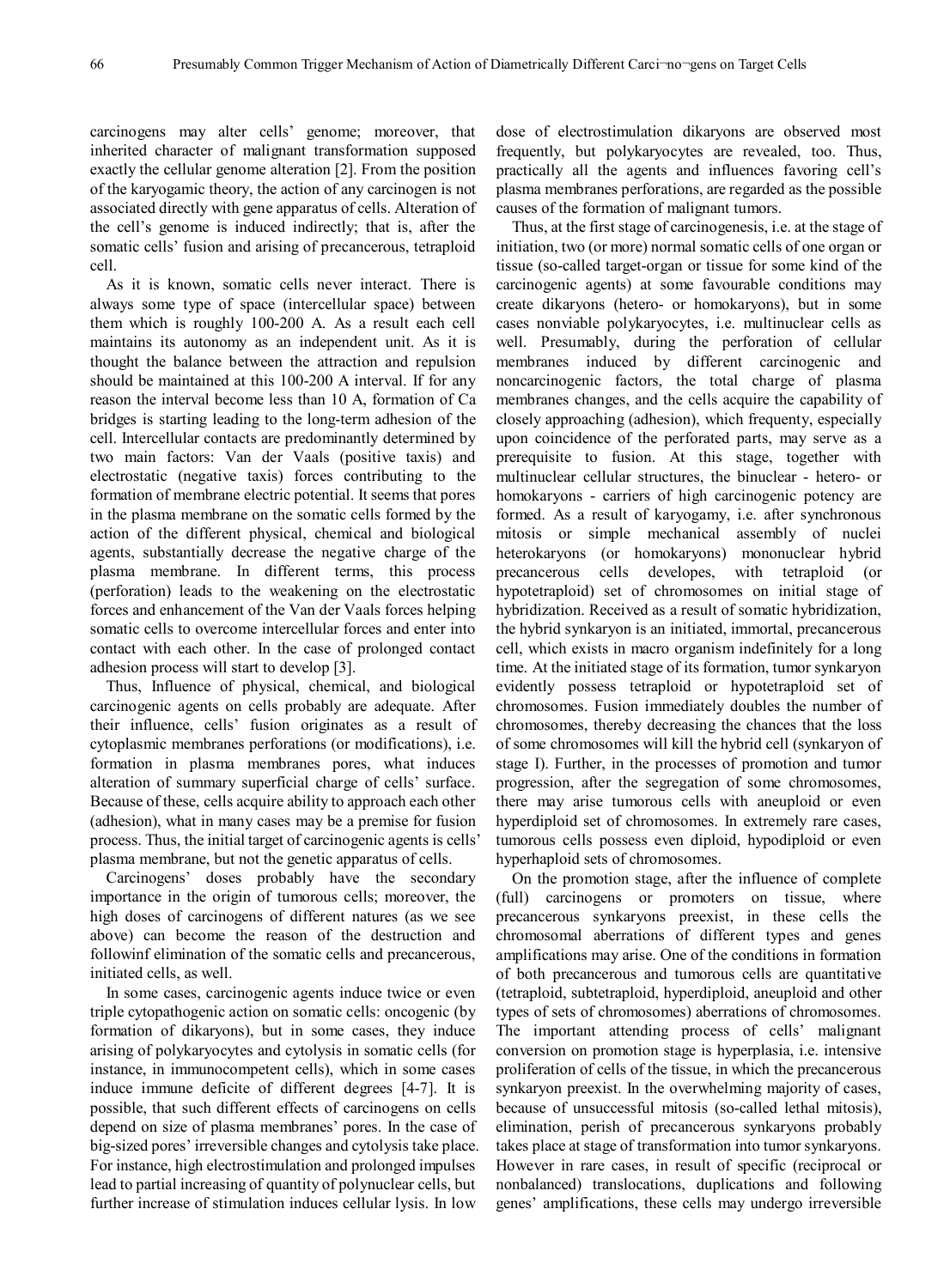alterations and may transform into true tumor cells (synkaryons of stage II).

From the chromosomal aberrations, the most dangerous in carcinogenic respect are nonbalanced translocations, and also duplications, expressed in "complementation" of chromosomes' identical sites, having the same function. This event usually leads to genes' amplification, in consequence of which expression of genes (oncogenes), responsible for the control under the cellular proliferation, ultimately may originate. After this, so-called "over-expressed gene" arose.

In the process of tumor progression, segregation of some chromosomes in the tumorous synkaryon, and also involvement last cells by means of fusion of considerably amount of other tumorous cells and normal cells of different types and maturity take place. After this tumorous cells with extreme polymorphism of karyotype and new abilities, arise. Notwithstanding the fact that a tumor substrate originates initially from one synkaryon, or despite its clonal character, in most cases, the tumorous cells of higly morphologic and cytogenetic polymorphism originate. Cellular subpopulations are constantly formed in them tumor focus without any obvious regularity and can coexist in the phenotypically and genotypically distinguished cells.

Thus, malignant tumors have clonal origin and on initial stage consist of genetically identical cells. In the future, cellular substrate of tumors develop continuously and alters genetic properties. As it was shown, in most cases, malignant neoplasms in late stages of carcinogenesis (progression) are heterogenic in antigen composition, as by metastatic abilities, by character of growth on plastic substrate, and in cytogenetic, ultrastructure and histochemical signs as well [8-10]. Karyogamic theory of carcinogenesis or the theory of "two synkaryons" explaines these facts by spontaneous or induced somatic hybridization between tumorous cells, or tumorous and precancerous cells, or between tumorous and normal cells of tumor substrate.

Thus, it could be concluded that physical, chemical, and biological carcinogens and influences lead to similar result: to induction of cells malignization by means of somatic hybridization. Consequently, hybridization of somatic cells represents itself as one of the possible mechanism of malignant conversion. Formed as a result of this process heterokaryons, homokaryons and synkaryons are to be considered as basis (substratum) of malignant growth. Conclusion could be made also, that malignant growth is polyetiologic, and at the same time monopathogenetic process.

At the same time, in distinction from the generally accepted modern views in oncology, which consider, that initiated agents influence the cells' genotype (genotropic, genotoxic actions), by the karyogamic theory of carcinogenesis (or the theory of "two synkaryons"), initiated agents in the first instance interact with the cells' plasma membranes, inducing their perforations, fusion process and only then cells' somatic hybridization (i.e. quantitative aberrations of chromosomes) [11-14].

#### **3. Conclusions**

Here we are trying to answer one of the most complex questions in oncology from the view of karyogamic theory: are the chromosomal aberrations the cause or the consequence of the cancerous growth? We hypothesize that during initiation (formation of precancerous cells) chromosomal aberrations (quantitative aberrations) are on the third place after the perforations of the plasmatic membrane and fusogeny (formation of dikaryons). During promotion (i.e. formation of true cancerous cells) chromosomal aberrations (first of all structural aberrations) are on the first place before the gene amplification. In the case of progression (formation of cancerous cells with a new genotypes and phenotypes) the sequence should be the same as for the initiation (perforations, fusogeny and after that chromosomal aberrations). So the role of chromosomal aberrations differs at the different stages of carcinogenesis, but there are no doubts about their causative connections: at the stages of initiation and progression chromosomal aberrations are among the main causative factors (after the plasmatic membrane perforations and fusogeny), while at the stage of promotion, the main causative factor is the structural chromosomal aberrations [15].

Thus, chromosomal aberrations (as quantitative, as structural) are one of the direct reasons of tumorous process, but not its consequence. These chromosomal aberrations originated only after fusion of somatic cells, in particular, from a moment of precancerous cell arising; i.e., on initial phase take place perforations of cell's plasma membranes by carcinogens agents, then, arising of dikaryons (hetero- and homokaryons), and only an moment of arising of precancerous cell (synkaryon of stage I), begin of genetical processes involving. After above-marked conversion on subcellular and molecular levels there may arise true tumor synkaryon (so-called synkaryon of stage II), malignant cell with the ability of uncontrolled proliferation. Synkaryon of stage II, represents clone, from which formation of malignant tumors substrate on early stage of carcinogenesis begins.

### **REFERENCES**

- [1] Cohen SM, Arnold LL. Chemical carcinogenesis. Toxicological Sciences, 2011, 120 (suppl.1), 576-592.
- [2] Zilber LA. Virus-genetic theory of tumor formation. Moscow, 1968.
- [3] Minuk GY, Zhang M, Gong Y. et al. Decreased hepatocyte membrane potential differences and BABAa-B3 expression in human hepatocellular carcinoma. Hepatology, 2007, 45, 3: 735-745.
- [4] Vaananen, P; Kaarianen, L. Fusion and haemolysis of erythrocytes caused by three togaviruses; Semliki Forest, Sindbis and Rubella. J Gen Virol 1980; 46: 467-475.